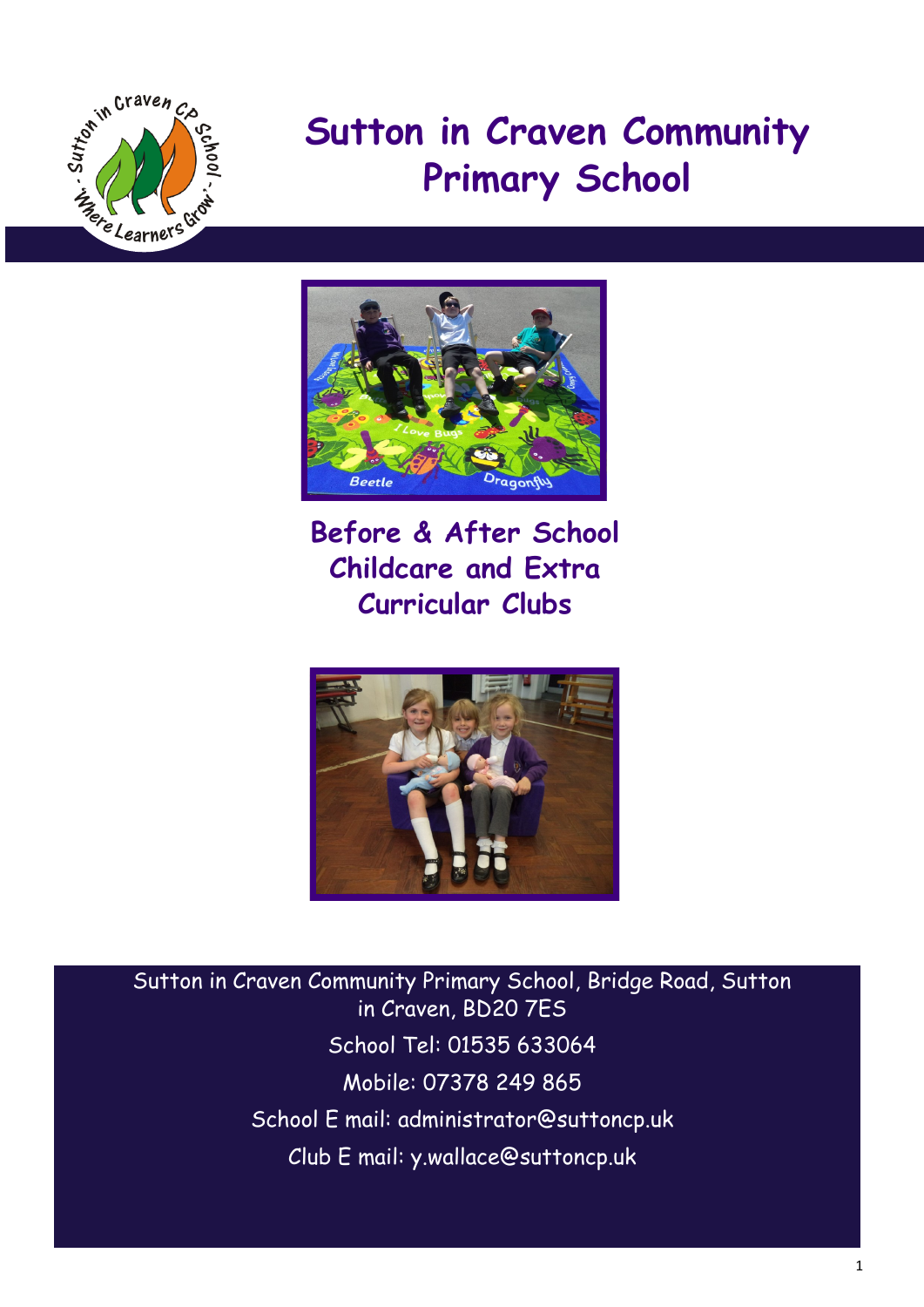### *About us…*

The clubs are managed by the Governors of Sutton in Craven Community Primary School.

#### *We aim to:*

- Enable parents and carers to work or take up training opportunities, free from childcare worries
- Provide high quality childcare in a safe environment for children aged 4-11 years
- Provide a wide range of extra-curricular activities
- Provide suitable, qualified and experienced staff who work in partnership with parents and carers
- Make our Clubs enjoyable places to be
- Provide equal opportunities, both in provision for the children and the appointment of staff

#### *Fees…*

Fees are reviewed regularly and are subject to change, but it is our aim to make our clubs affordable to all. The prices for each club are published on page four of this leaflet.

#### *Complaints…*

Should be made in the first instance to the Clubs' Administrator, Mrs Wallace, who will make every effort to resolve the matter. If the matter cannot be resolved satisfactorily, you should contact the Headteacher. A copy of the school complaints policy is on the school website.

#### *Contact information…*

Our club administrator, Mrs Wallace, is available in school to answer queries Monday to Friday by phone (01535 633064) or by email (y.wallace@suttoncp.uk).

#### *Rules…*

Our before and after school club is part of Sutton-in-Craven Community Primary School and as such our five golden rules apply:

- Keep yourself and others safe
- Be kind
- Tell the truth
- Show respect
- Have good manners

Positive behaviour is promoted and the school behaviour policy followed; a copy can be viewed on the school website. Any aggressive or discriminatory behaviour, be it a child or parent, will not be tolerated under any circumstances.

**We retain the right to not accept children whose behaviour is regularly problematic.**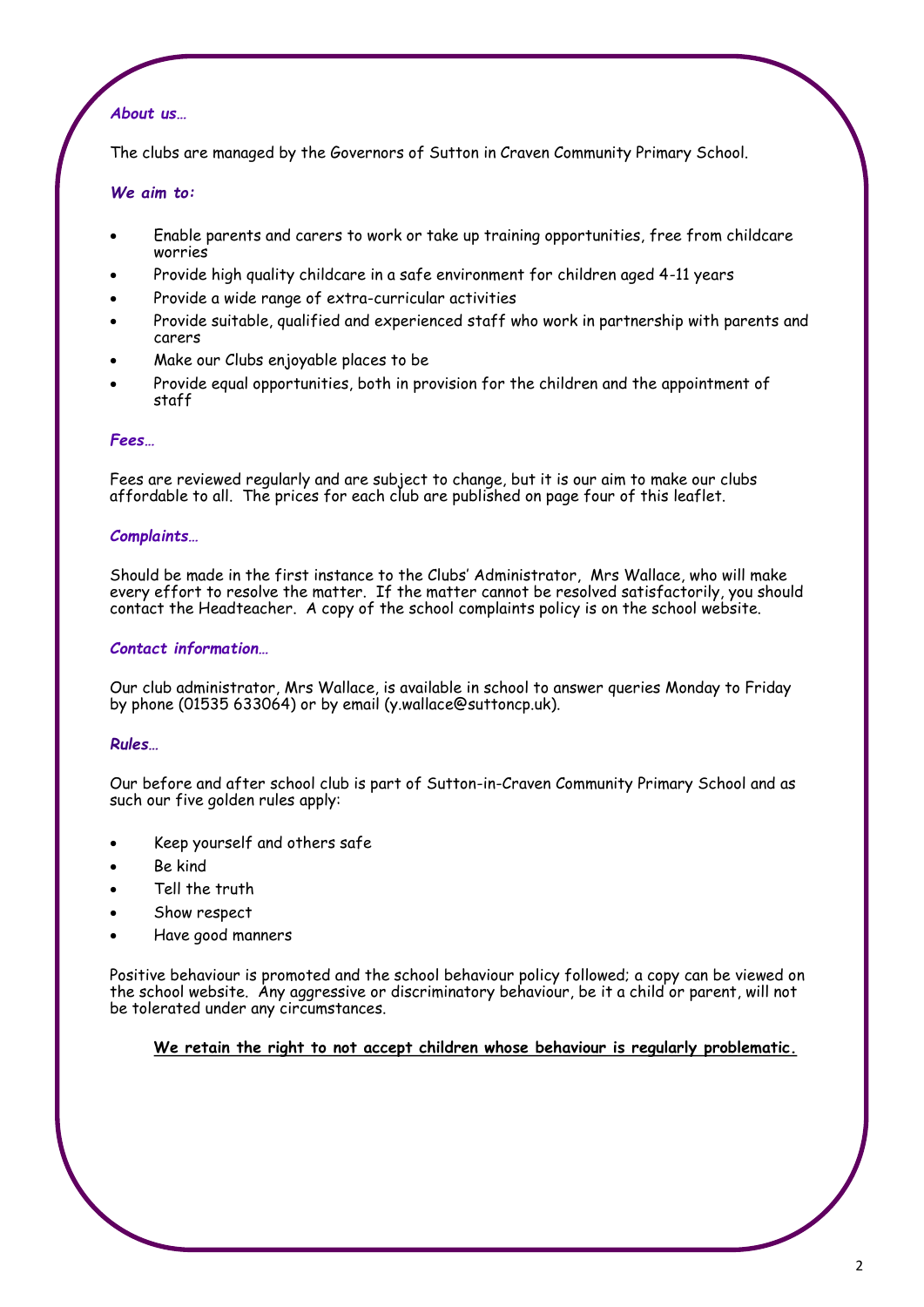#### *Before & After School Childcare…*

Sessions are usually very relaxed. Children can play with their friends, take part in games and activities or just sit and relax.

We aim to provide a range of games and activities to choose from, such as:

- Imaginative play
- Drawing
- Den building
- Jigsaws
- Reading
- Board games
- Arts & crafts
- Lego
- Adult-led group activities

and much more…

#### **We are always happy to receive donations of good quality second hand toys for indoor and outdoor play.**

#### *Extra Curricular Clubs…*

We run a range of extra curricular clubs throughout the year; please keep an eye out for further information in our weekly newsletters and on the school website.

#### *Making a payment…*

Our online booking system works in the same way as an online shop; any sessions in your shopping basket must be paid for when you checkout.

At the checkout, you can make a secure card payment or select to pay by childcare voucher or the tax-free childcare scheme.

If you select to make a card payment at checkout and you experience problems completing the transaction, please contact Mrs Wallace as soon as possible; she will be able to advise how you should proceed.

If you do not contact Mrs Wallace by 10.00am the following school day, any sessions 'held pending payment' at the checkout may be deleted. Please do not try to book the sessions again as this creates duplicate bookings and reduces the number of places available.

If you select to make payment via childcare voucher or tax-free childcare, you will need to pass Mrs Wallace's contact details on to your voucher provider and email her to confirm which provider you intend to use. Payments must be raised for the full and exact transaction amount immediately after checking out. If we are not in receipt of your payment within 72 hours, the reserved sessions may be deleted.

#### *Pupil Premium…*

Children eligible for *Pupil Premium* will receive three Extra Curricular Club vouchers per academic year free of charge. If you are unsure as to whether your child is eligible for *Pupil Premium*, please check here https://www.wherelearnersgrow.co.uk/about/pupil-premium-grant-ppg

*IMPORTANT* **— If you experience any problems at all with the online booking system, please email details and screenshots of the webpage to y.wallace@suttoncp.uk ASAP.**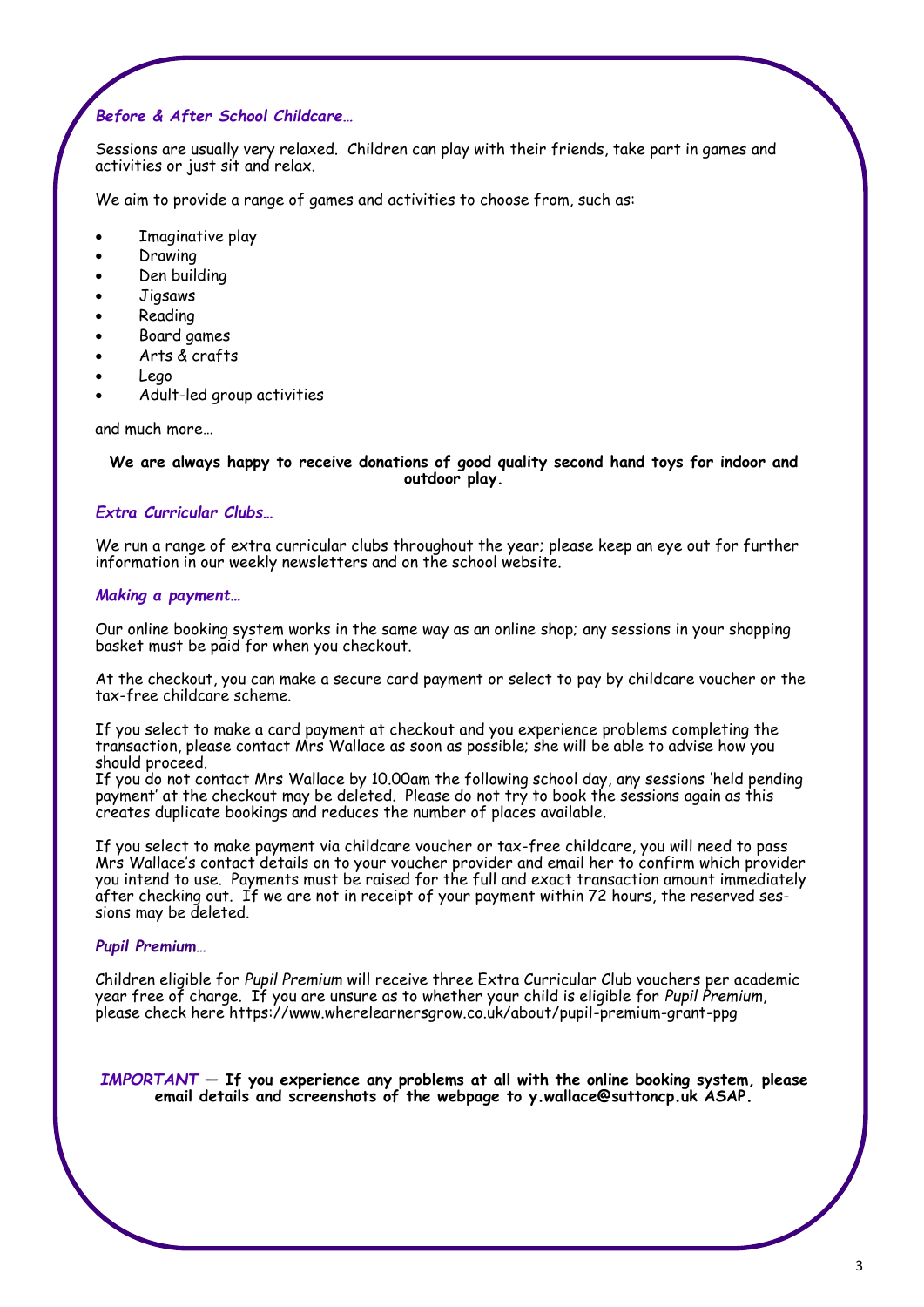*Session times & fees…*

**All extra curricular clubs:**

£5.50 — 3.30pm until 4.30pm

**Before School Childcare:**

£5.90 —Arrival between 7.45am and 8.20am until 8.55am. Includes breakfast & juice (served between 7.45am and 8.10 am)

£3.90 —Arrival from 8.20am until 8.55am

**After School Childcare:**

£5.40 —3.30pm until 5.00pm (with juice, fruit/crudités and a cracker/rice cake)

£8.90 —3.30pm until 6.00pm (with juice, fruit/crudités and a cracker/rice cake, plus a small meal served between 4.30pm & 5.00pm—please see sample menu below)

**We also offer two 'top-up' sessions for when additional childcare is required after an extracurricular club:**

£2.10 — 4.30pm until 5.00pm (with juice and a cracker/rice cake)

£3.40 — 4.30pm until 6.00pm (with a small meal & juice between 4.30pm & 5.00pm—please see sample menu below)

**If you have any concerns about the ingredients used, product information is available on request. Children with special dietary needs (for either medical, cultural or religious reasons) will be offered a meal alternative, however 'picky eaters' will be encouraged to try the food on offer.**

|           | Week 1                                                                       | Week 2                                                                       | Week 3                                                                       | Week 4                                                                       | Week 5                                                                       |
|-----------|------------------------------------------------------------------------------|------------------------------------------------------------------------------|------------------------------------------------------------------------------|------------------------------------------------------------------------------|------------------------------------------------------------------------------|
| Monday    | Cottage Pie<br>with mixed<br>vegetables                                      | Jacket Potato<br>with a choice<br>of fillings:<br>Cheese/baked<br>beans/tuna | Beans on Toast                                                               | Mild Beef<br>Chilli with<br>brown rice                                       | Whole wheat<br>pasta in tomato<br>sauce                                      |
| Tuesday   | Whole wheat<br>pasta in<br>tomato sauce                                      | Cottage Pie<br>with mixed<br>vegetables                                      | Jacket Potato<br>with a choice<br>of fillings:<br>Cheese/baked<br>beans/tuna | Beans on Toast                                                               | Mild Beef Chilli<br>with brown rice                                          |
| Wednesday | Mild Beef<br>Chilli with<br>brown rice                                       | Whole wheat<br>pasta in<br>tomato sauce                                      | Cottage Pie<br>with mixed<br>vegetables                                      | Jacket Potato<br>with a choice<br>of fillings:<br>Cheese/baked<br>beans/tuna | Beans on Toast                                                               |
| Thursday  | Beans on Toast                                                               | Mild Beef<br>Chilli with<br>brown rice                                       | Whole wheat<br>pasta in<br>tomato sauce                                      | Cottage Pie<br>with mixed<br>vegetables                                      | Jacket Potato<br>with a choice<br>of fillings:<br>Cheese/baked<br>beans/tuna |
| Friday    | Jacket Potato<br>with a choice<br>of fillings:<br>Cheese/baked<br>beans/tuna | Beans on Toast                                                               | Mild Beef<br>Chilli with<br>brown rice                                       | Whole wheat<br>pasta in<br>tomato sauce                                      | Cottage Pie<br>with mixed<br>vegetables                                      |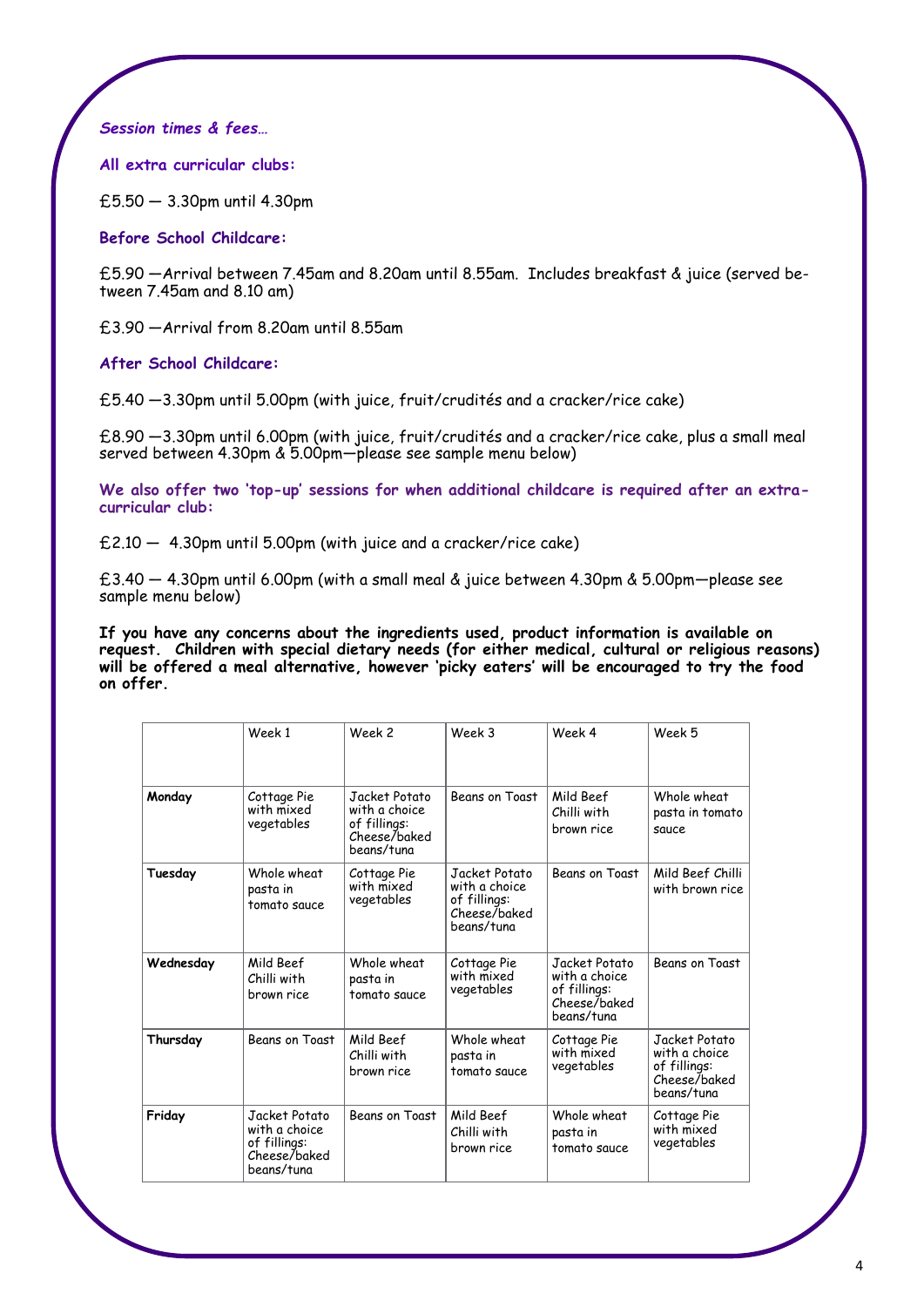#### *Getting started…*

Visit **www.wherelearnersgrow.co.uk** and register as a parent user. To do this, you need to submit your details by clicking on the 'Register' tab on the black bar above 'Sutton in Craven CP School'.

Once you have submitted your details, you should add your children by clicking on the 'Add Child' tab under the 'My Children' heading on the right hand side of the page**. You should only add children for whom you have parental responsibility.**

You should then complete and return the relevant forms at the back of this information leaflet **we must be in receipt of these before your account can be verified. Please ensure these details are kept up to date.** 

Once your account has been verified, you can place your bookings by clicking on the 'Activities' tab and following the step-by-step instructions through to checkout.

Childcare places are available to book on a half-termly basis and can be booked up to 24 hours before the session start time.

#### *Terms & Conditions of Use…*

We have worked hard to provide a service that is as flexible and easy to access as possible. However, safeguarding children is our priority and as such, has been our primary focus when developing the clubs' terms and conditions of use.

The clubs are optional and we retain the right to not accept bookings from parents who regularly ignore the rules or attempt to bypass or abuse the booking system.

#### **Before making any bookings, please ensure you have read and understood the following as, by choosing to use the service, you are agreeing to the terms and conditions of use.**

#### **Sessions must be pre-booked**

- The service can only be accessed if you have pre-booked and paid for sessions via the online booking system. Except in extenuating circumstances, we do not arrange bookings via any other means.
- If, on arrival, your child's name is not on the before school childcare register, under no circumstances should you leave your child without speaking to a member of staff. If you have not pre-booked the session, please don't be offended if your child is refused admission.
- If your child is not collected at 3.30pm and their name is not on the after school childcare register, we will follow the school's 'Collecting Children from School' policy (see school website for further information).
- Whenever there is doubt, it is your responsibility to provide proof that you have pre-booked a session.
- If your child attends a childcare session which was not pre-booked for any reason, you will be invoiced for the cost of the session plus a £5.00 surcharge.

#### **Cancellations, amendments and refunds**

- Except in extenuating circumstances, we do not cancel, amend or refund bookings. Please don't be offended if requests to do so are refused.
- We strongly recommend that you check your bookings carefully before checking-out as school takes no responsibility for bookings made in error.
- We do not recommend making block bookings if there is any possibility that your circumstances may change; it is not necessary to book weeks in advance in order to secure places due to our 24 hour booking deadline and large capacity.
- At our discretion, we may be able to waive this rule in extenuating circumstances only.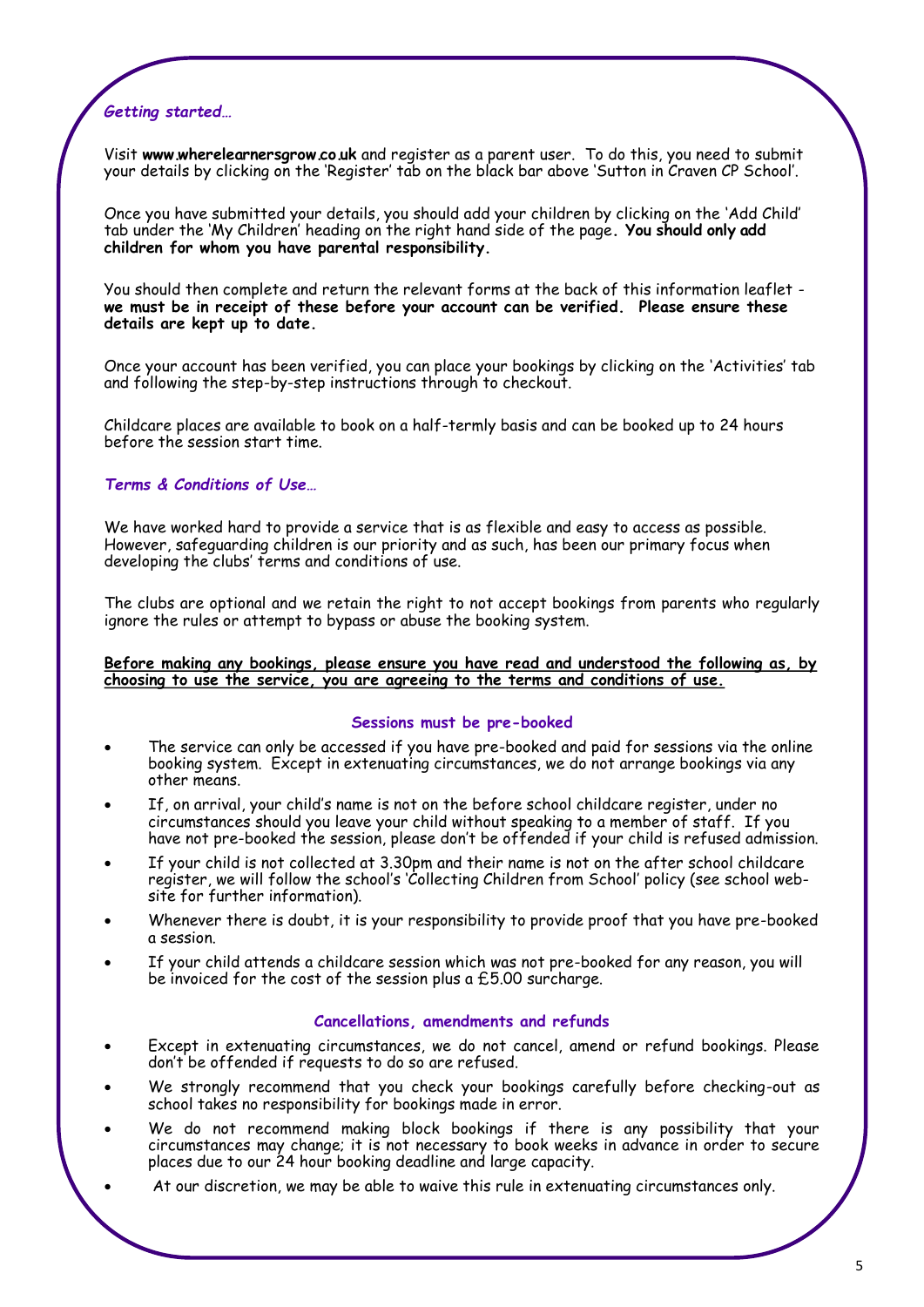#### *Terms & Conditions of Use Continued...*

#### **After the Booking Deadline**

- The deadline for booking is 24 hours before a session start time; children will not be added to registers after this (whether or not the session has reached its full capacity).
- If you miss the deadline, you will need to arrange alternative childcare.

#### **Children must be signed in and out of the club for all pre-booked sessions**

- Responsibility for your child remains with you until they arrive at before school childcare club and are signed in by a responsible person (this may include older siblings in Year  $7$ upwards).
- Children in Year 6 may sign themselves, but not younger siblings, in to the club if we are in receipt of a signed consent form from a parent/carer.
- On collection, children from Reception Class to Year 5 must be collected and signed-out by an authorised person (this may include older siblings in Year 7 and upwards).
- If, for any reason, a pre-booked session is no longer required, your child must be collected and signed-out from the club and not collected from the class collection point. A member of staff will contact you if your child does not arrive at an after school club and has not been signed out.
- If your child is going to be collected by an unauthorised person, you must contact the school office by no later than 3.15pm that same day.
- Parents should make all persons dropping off and/or collecting their child aware of these rules.
- Children in Year 6 may sign themselves, but not younger siblings, out of after school clubs if we are in receipt of a signed consent form from a parent/carer confirming the time which they may leave.

#### **Early arrivals and late collections**

- If you arrive before your pre-booked session has started, please don't be offended if you are asked to come back at the correct time.
- Late collections will be charged the price difference between the short and long session plus a £5.00 surcharge.
- Under no circumstances should a child arrive before 7.45am.
- Our after school childcare club closes promptly at 6.00pm. If your child is collected after this time you will be charged £5.00 for every 5 minutes you are late.

#### **Emergency childcare**

 At our discretion, we can arrange emergency childcare in extenuating circumstances only and this will be charged at the standard rate.

You should now complete and return the relevant forms at the back of this information leaflet **we must be in receipt of these before your account can be verified. Please ensure these detail are kept up to date.**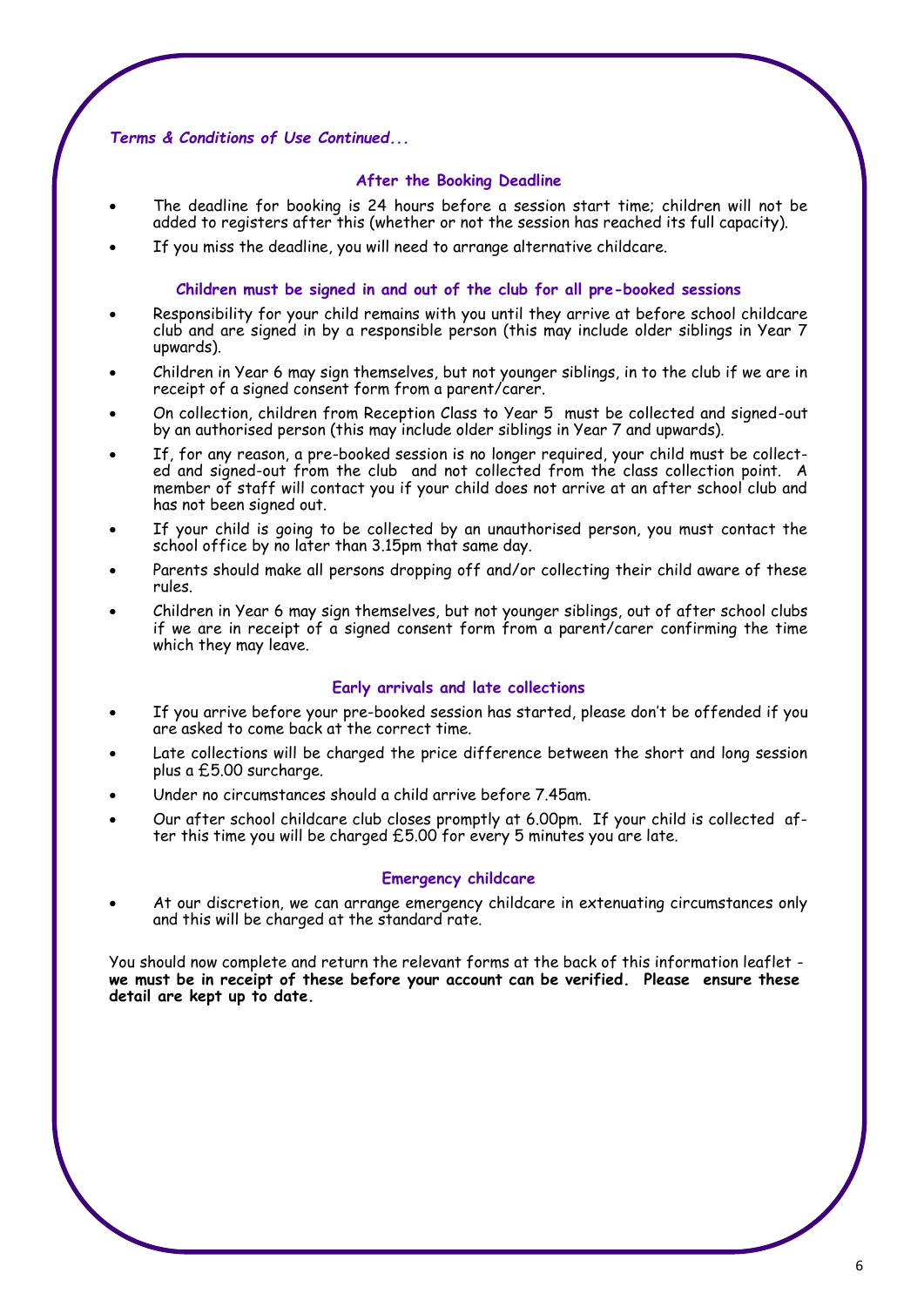## *Before & After School Contract*

### Parents/carers must:

 Follow the clubs' terms and conditions of use as set out in this leaflet.

### We expect:

 Appropriate behaviour from all children whilst attending any club.

**Please read the above, sign and return to the school office as soon as possible.** 

Child's name………………………………………………………………..

Signed ………………………………………(parent/carer)

| Date |  |
|------|--|
|------|--|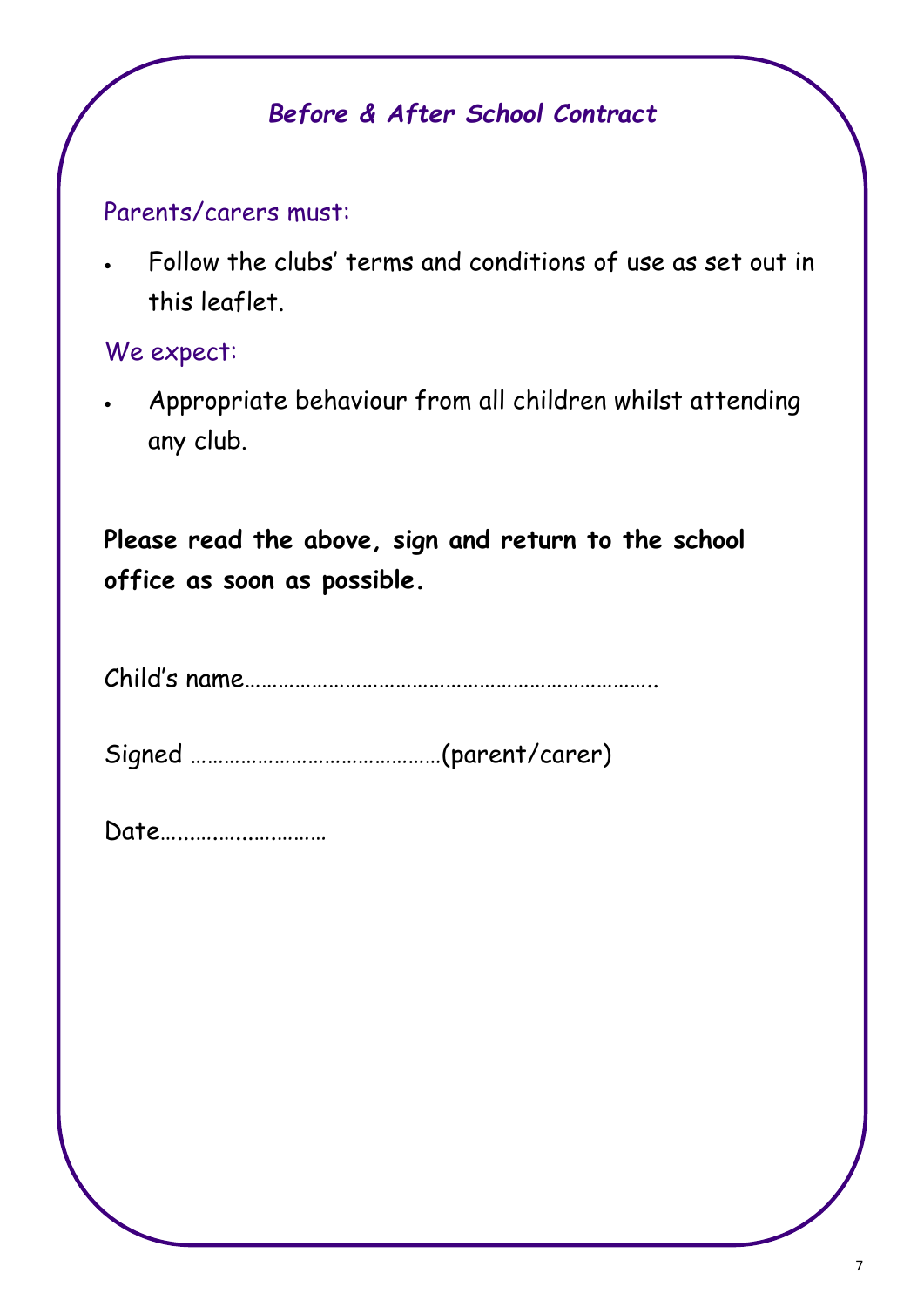### *Before & After School — Emergency Contact Details*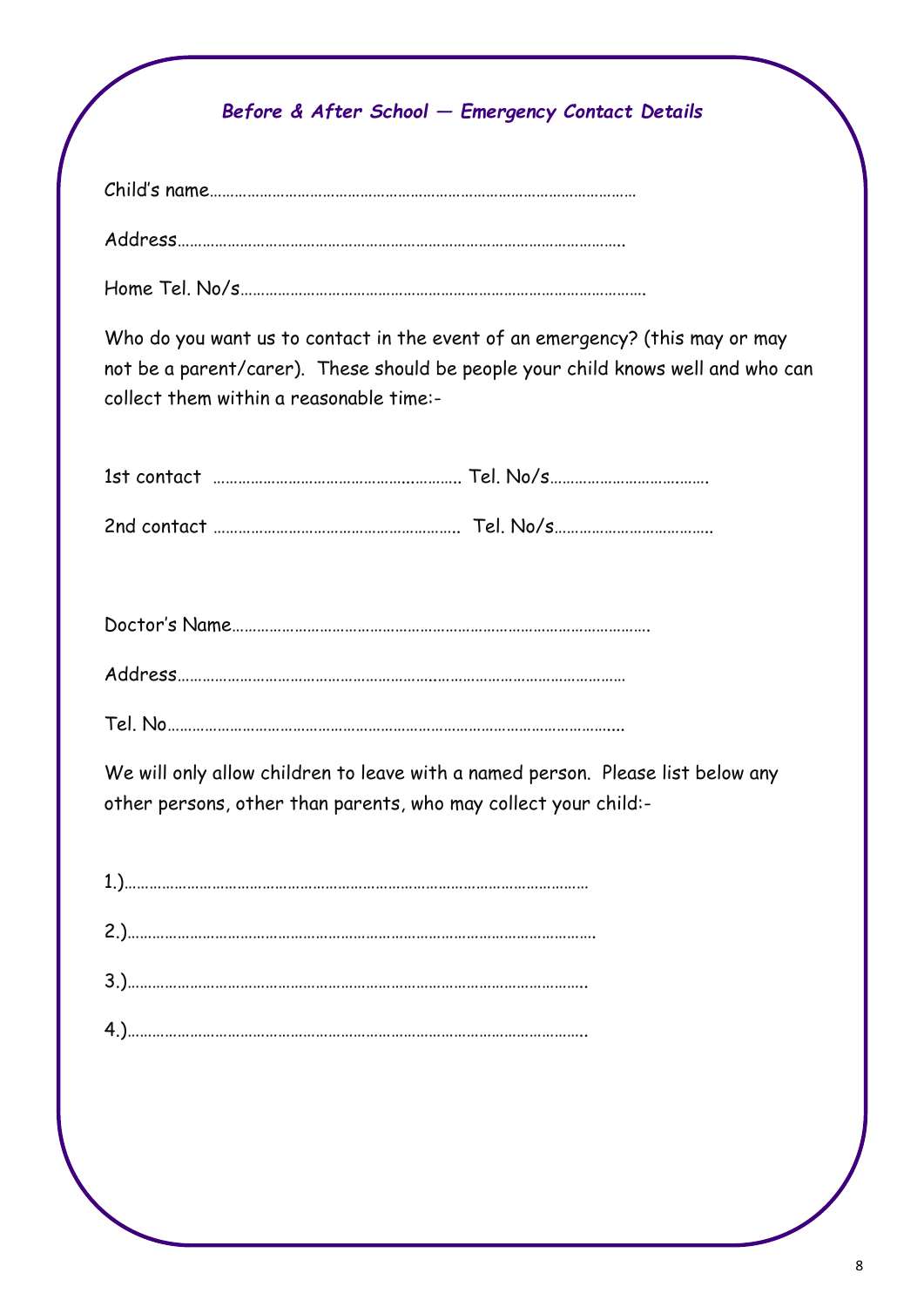### Before & After School Medical Details

| Does your child have any medical conditions? (e.g. asthma/epilepsy/diabetes/<br>allergies):- |
|----------------------------------------------------------------------------------------------|
|                                                                                              |
|                                                                                              |
| What do we need to know about                                                                |
|                                                                                              |
|                                                                                              |
|                                                                                              |
|                                                                                              |
| Does your child have medication held in school? (e.g. inhaler/adrenalin auto-<br>injector)   |
|                                                                                              |
|                                                                                              |
| What do we need to know about                                                                |
|                                                                                              |
|                                                                                              |
|                                                                                              |
|                                                                                              |
| <b>Dietary Details</b>                                                                       |
|                                                                                              |

Please list any foods which your child cannot eat for either medical, cultural or religious reasons (you do not need to list foods your child doesn't like to eat) :-